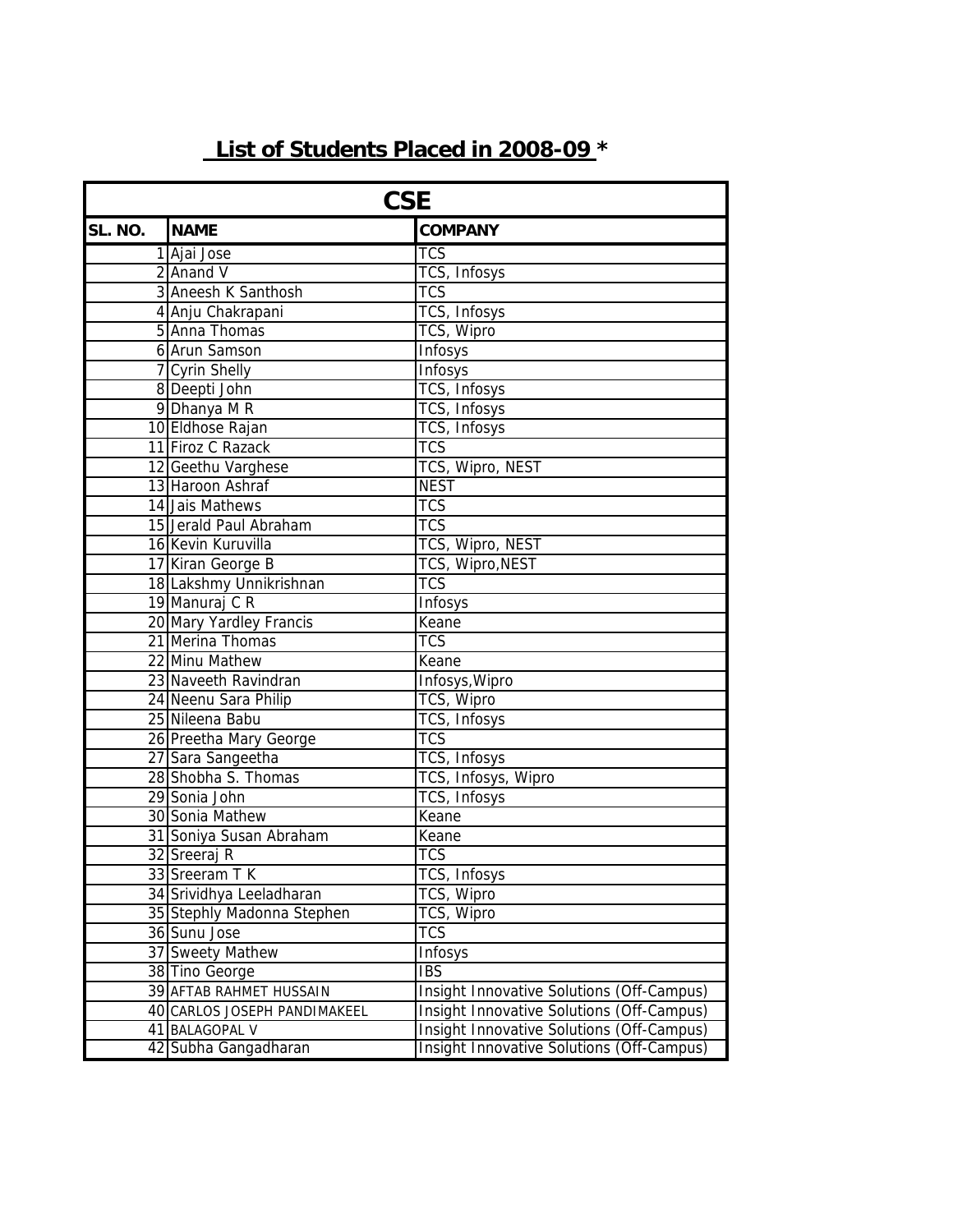| <b>ECE</b> |                                 |                                |  |
|------------|---------------------------------|--------------------------------|--|
| SL. NO.    | <b>NAME</b>                     | <b>COMPANY</b>                 |  |
|            | 1 AISWARYA PRASAD               | Wipro                          |  |
|            | 2 AKSHAY SEBASTIAN              | <b>UNITEK UPS</b>              |  |
|            | <b>3 ALI NANISH</b>             | TCS, Wipro                     |  |
|            | <b>4 ANISHA NATARAJAN</b>       | Keane                          |  |
|            | 5 ANJU SURESH                   | TCS, Infosys                   |  |
|            | <b>6 ANNA MATHEW</b>            | TCS, Infosys                   |  |
|            | 7 ANSAR ALI                     | <b>TCS</b>                     |  |
|            | 8 ARATHI S.G                    | <b>TCS</b>                     |  |
|            | 9 ARUN ABRAHAM                  | Infosys                        |  |
|            | 10 ASHWATHY RAMACHANDRAN        | Infosys                        |  |
|            | 11 AUGUSTINE J VITHAYATHIL      | <b>IBS</b>                     |  |
|            | 12 BIJOSH ISSAC                 | TCS, Wipro, Sasken(Off-Campus) |  |
|            | 13 BOOLU ANN GABRIEL            | Infosys, Wipro                 |  |
|            | <b>14 CHANDNI MARIAN THOMAS</b> | Infosys                        |  |
|            | 15 CYRIAC C.                    | L&T Infotech, UNITEK UPS       |  |
|            | 16 DAVID SAJAN                  | Keane                          |  |
|            | 17 DOEL BENTY                   | Keane                          |  |
|            | 18 DONA XAVIER                  | TCS, Infosys                   |  |
|            | 19 FEBA JAMES                   | <b>TCS</b>                     |  |
|            | 20 JOE KURIAN                   | Wipro                          |  |
|            | 21 KRISHNARAJ K                 | <b>HCL Infosystems</b>         |  |
|            | 22 LIJO MANUEL                  | $\overline{\text{TCS}}$        |  |
|            | 23 LIKHA SALEEM                 | Infosys                        |  |
|            | 24 LIZ ZACHARIA                 | Wipro                          |  |
|            | 25 MATHEW CHERIAN               | <b>UNITEK UPS</b>              |  |
|            | 26 MEGHA GOPALAN                | <b>UNITEK UPS</b>              |  |
|            | 27 MOTTY PAUL                   | <b>IBS</b>                     |  |
|            | 28 PARVATHY NANDAKUMAR          | TCS, Infosys                   |  |
|            | 29 PRAVEEN SAM                  | Wipro                          |  |
|            | <b>30 PRIYANKA JOSEPH</b>       | <b>UNITEK UPS</b>              |  |
|            | 31 RAFSAL KR                    | TCS, Wipro                     |  |
|            | 32 ROOPA HARSHAN                | Wipro                          |  |
|            | 33 SAJID MARICKAR               | <b>TCS</b>                     |  |
|            | 34 SANDHYA GANGADHARAN          | <b>TCS</b>                     |  |
|            | 35 SHILPA S                     | Wipro, NEST                    |  |
|            | 36 SONIA SEBASTIAN              | TCS, Infosys                   |  |
|            | 37 SRIJITH K                    | Wipro                          |  |
|            | 38 SRUTHY TV                    | Infosys, Wipro                 |  |
|            | 39 TANIA TERESA ABRAHAM         | Keane                          |  |
|            | 40 THANVEER MUHIYUDIN           | <b>TCS</b>                     |  |
|            | 41 TRISSOJI JOSEPH UNCHAICHIRA  | Keane                          |  |
| 42         | <b>VIVEK SANTHOSH</b>           | TCS                            |  |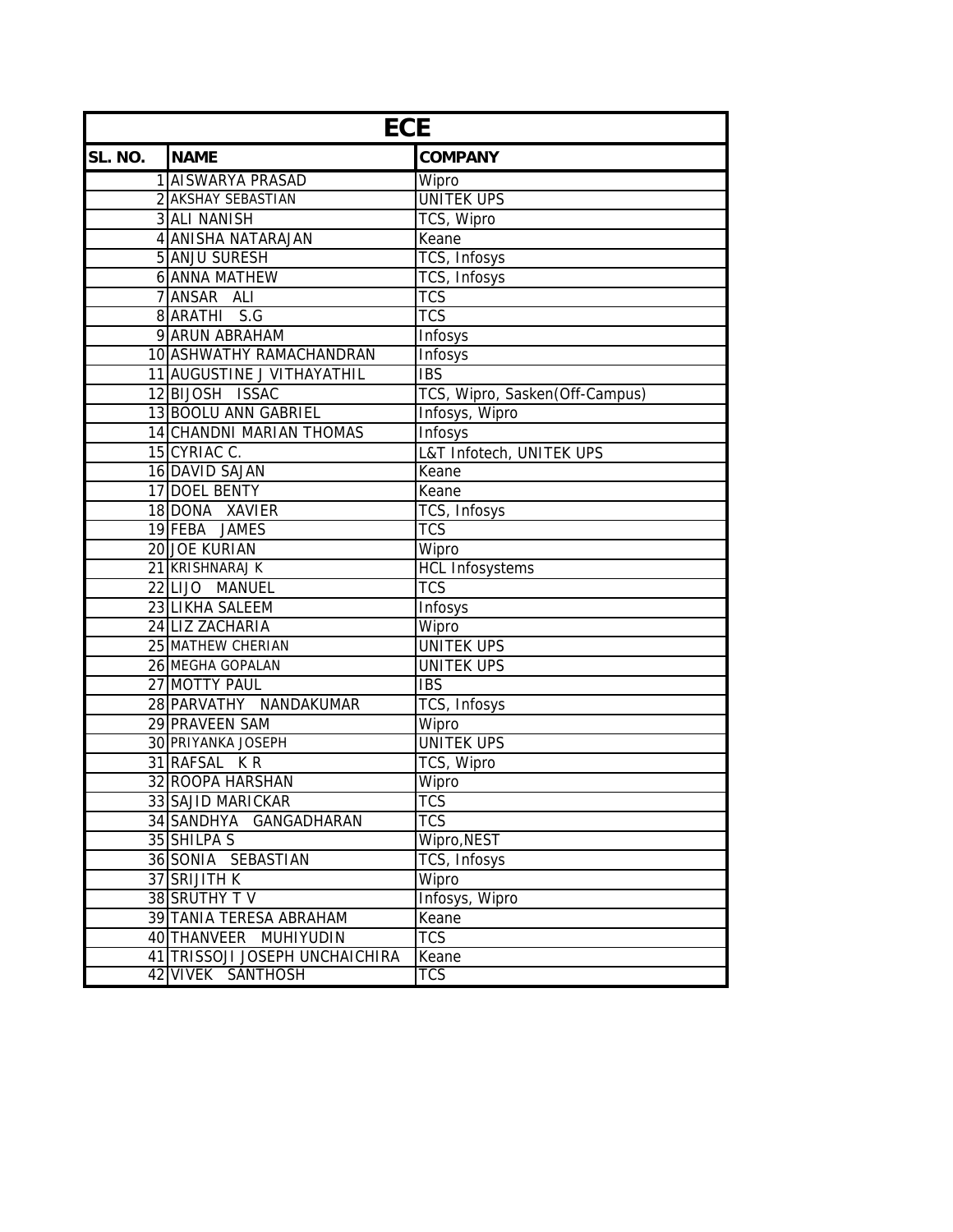| <b>AEI</b> |                              |                            |  |
|------------|------------------------------|----------------------------|--|
| SL. NO.    | <b>NAME</b>                  | <b>COMPANY</b>             |  |
|            | <b>1 ABHILASH EMMANUEL</b>   | <b>Infosys</b>             |  |
|            | 2 ABIN SIMON                 | $\overline{\text{TCS}}$    |  |
|            | <b>3 ANBU KUMAR ESWARAN</b>  | Infosys                    |  |
|            | 4 ANEESH R NAIR              | TCS, Infosys               |  |
|            | 5 ANU GEORGE                 | Hexaware , HCL Infosystems |  |
|            | 6 ASHWATI SHENOI             | <b>TCS</b>                 |  |
|            | 7 CHARLES SHAMROY D'SOUZA    | <b>Infosys</b>             |  |
|            | 8 CHENGAL MARIE CHUNGATH     | Wipro                      |  |
|            | 9 GEETHU ROSHAN VARGHESE     | TCS, Infosys               |  |
|            | 10 GEORGE VALOORAN           | <b>TCS</b>                 |  |
|            | 11 JAYADEVAN RAVINDRAN       | $\overline{\text{TCS}}$    |  |
|            | 12 JINO JOHNSON              | $\overline{\text{TCS}}$    |  |
|            | 13 KEVIN PAUL VINCENT        | <b>UNITEK UPS</b>          |  |
|            | 14 KIRAN STANLY              | Infosys                    |  |
|            | 15 KRISHNA MENON             | $\overline{\text{TCS}}$    |  |
|            | 16 LEENU J P                 | Wipro                      |  |
|            | 17 MAHALEKSHMI A             | <b>IBS</b>                 |  |
|            | 18 MANU TOM                  | <b>TCS</b>                 |  |
|            | <b>19 NITHIN THOMAS</b>      | <b>UNITEK UPS</b>          |  |
|            | 20 NIVYA S.                  | L&T Infotech               |  |
|            | 21 RADHIKA VARMA             | TCS, Infosys               |  |
|            | 22 RAGINI RAMACHANDRAN       | Infosys                    |  |
|            | 23 RAHUL MOHAN               | $\overline{\text{TCS}}$    |  |
|            | 24 RAVI G KURUVILA           | <b>UNITEK UPS</b>          |  |
|            | 25 ROHIT RAVINDRANATHA K     | TCS, Infosys               |  |
|            | 26 ROY TOM                   | Infosys                    |  |
|            | 27 SALINI VARMA              | $\overline{\text{TCS}}$    |  |
|            | 28 SAMIR S THERROTH          | <b>UNITEK UPS</b>          |  |
|            | <b>29 SANKAR APARNA</b>      | <b>TCS</b>                 |  |
|            | <b>30 SATCHITH RAJEEV K</b>  | Infosys                    |  |
|            | 31 SHEREENA A A              | <b>TCS</b>                 |  |
|            | 32 SHILPA MATHEW             | $\overline{\text{TCS}}$    |  |
|            | 33 SMIJAS J                  | Hexaware, UNITEK UPS       |  |
|            | 34 SOLOMON JOSEPH PONTHAKKAN | Keane                      |  |
|            | 35 SONITH RAVEENDRAN POYYERI | Infosys                    |  |
|            | <b>36 THRIPTHI ARAVIND</b>   | Wipro                      |  |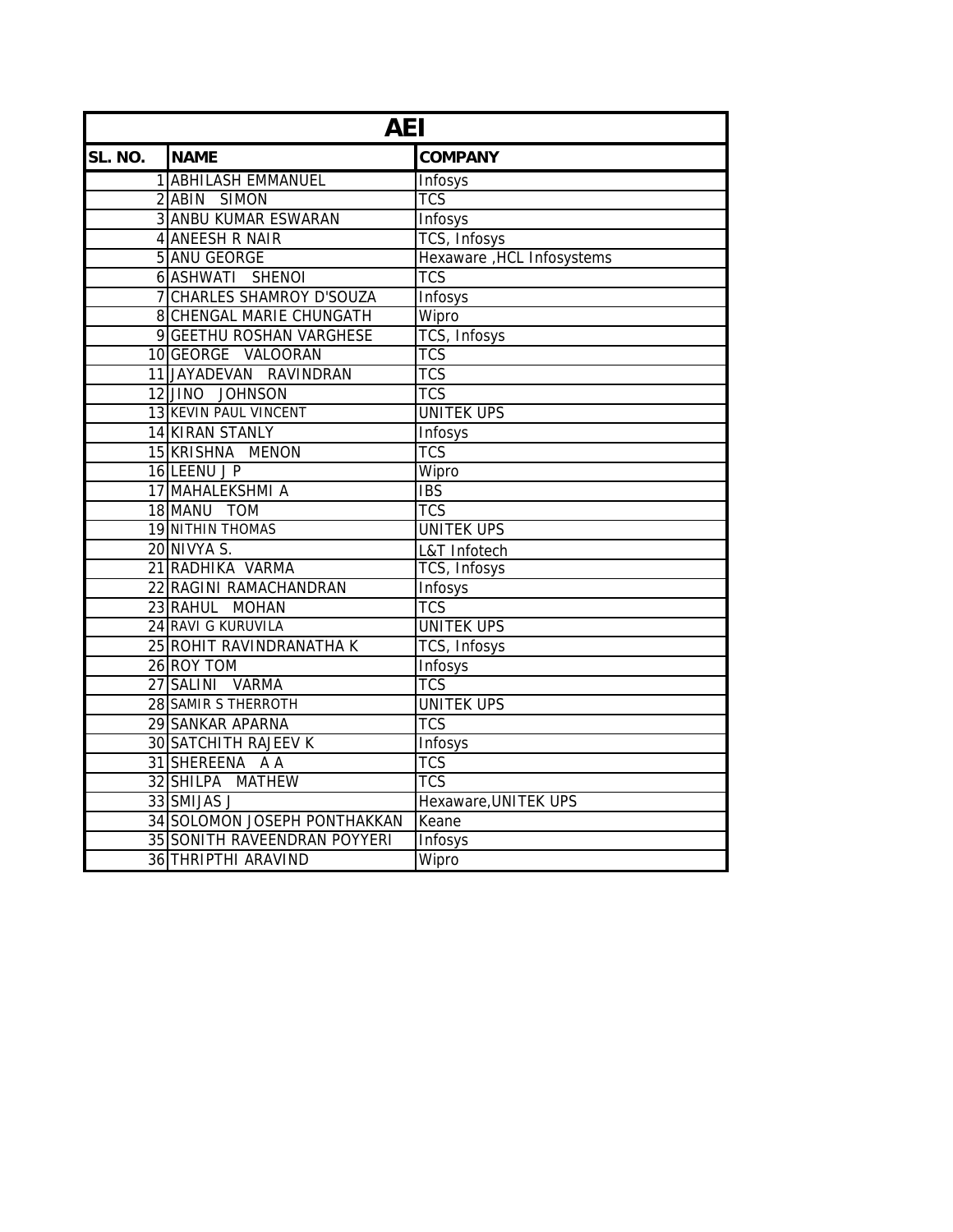| IT      |                              |                        |  |
|---------|------------------------------|------------------------|--|
| SL. NO. | <b>NAME</b>                  | <b>COMPANY</b>         |  |
|         | 1 Aarathi Meenakshi S        | TCS, Infosys           |  |
|         | 2 Akansha Khandelwal         | Infosys, Wipro         |  |
|         | 3 Alice Thomas               | L&T Infotech           |  |
|         | 4 Amritha M M                | Wipro                  |  |
|         | 5 Basil Jose                 | Hexaware               |  |
|         | 6 Chacko Panikulam           | <b>HCL Infosystems</b> |  |
|         | 7 Deepty Koshy               | TCS, Infosys           |  |
|         | 8 Dimple Dalby Thoomakuzhy   | Keane                  |  |
|         | 9 Divya S Nair               | Infosys, Wipro         |  |
|         | 10 Dona Varghese             | Keane                  |  |
|         | 11 Greeshma M. R.            | <b>IBS</b>             |  |
|         | 12 Jisha Rajan               | <b>TCS</b>             |  |
|         | 13 Jithin Ravindran          | Infosys                |  |
|         | 14 Joseph Abraham            | TCS, Infosys           |  |
|         | 15 Linu Divakar              | TCS, Infosys           |  |
|         | 16 Liz B Chettupuzha         | Wipro                  |  |
|         | 17 Malvika Manoj             | Wipro                  |  |
|         | 18 Manzoor Elahi C M         | Infosys                |  |
|         | 19 Mary Sherine              | <b>TCS</b>             |  |
|         | 20 Mathew Joseph             | <b>TCS</b>             |  |
|         | 21 Nishanth P R              | Keane                  |  |
|         | 22 Priyanka Mathew           | Keane                  |  |
|         | 23 Radhakrishnan Ram Manohar | <b>HCL Infosystems</b> |  |
|         | 24 Renju P. George           | <b>IBS</b>             |  |
|         | 25 Ria Zacahria Cheeran      | TCS, Wipro             |  |
|         | 26 Rini Maria John           | <b>HCL Infosystems</b> |  |
|         | 27 Sanchit Sivadasan         | TCS, Infosys           |  |
|         | 28 Sanjana Ravi              | Infosys                |  |
|         | 29 Sarah L Palat             | <b>TCS</b>             |  |
|         | 30 Sarika Paul               | TCS, Wipro             |  |
|         | 31 Shabnam Sajath            | <b>TCS</b>             |  |
|         | 32 Shehazeen Siyad           | TCS, Infosys           |  |
|         | 33 Shihab Abdul Kader        | L&T Infotech           |  |
|         | 34 Shyam Mohan               | Infosys                |  |
|         | 35 Sijin C A                 | <b>TCS</b>             |  |
|         | 36 Sony Joseph               | <b>TCS</b>             |  |
|         | 37 Steffy Santhosh           | <b>TCS</b>             |  |
|         | 38 Surya Soman Pillai        | <b>TCS</b>             |  |
|         | 39 Treesa Xavier             | <b>TCS</b>             |  |
|         | 40 Vinish R                  | Infosys, Wipro         |  |
|         | 41 Surekha James             | i-flex(off-Campus)     |  |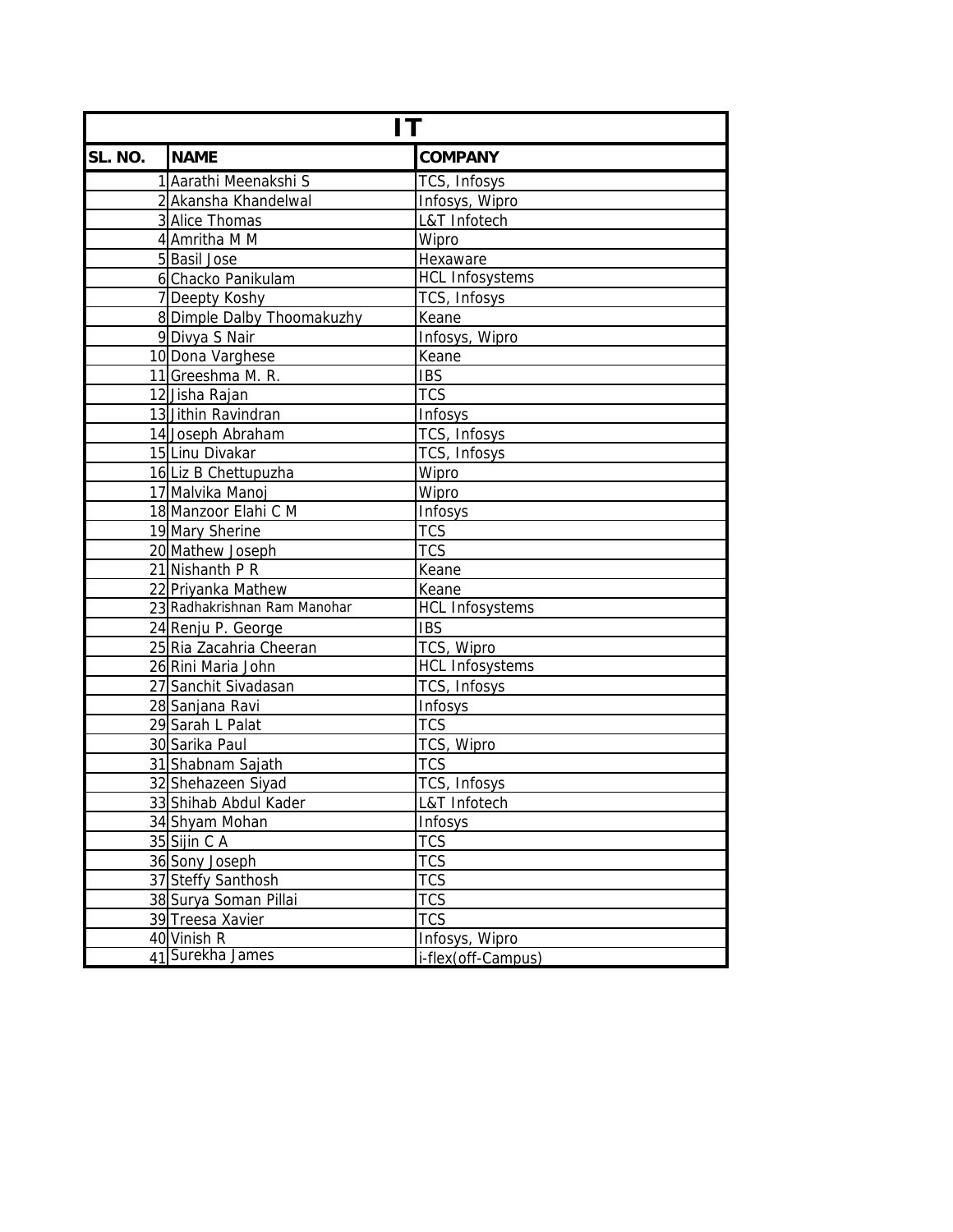| <b>EEE</b> |                                    |                         |  |
|------------|------------------------------------|-------------------------|--|
| SL. NO.    | <b>NAME</b>                        | <b>COMPANY</b>          |  |
|            | 1 AMITH PAUL                       | <b>TCS</b>              |  |
|            | 2 ANTONY SAVIO                     | <b>TCS</b>              |  |
|            | 3 ANUJA JOSEPH                     | $\overline{\text{TCS}}$ |  |
|            | 4 APARNA CHANDRACHOODAN            | <b>TCS</b>              |  |
|            | 5 ARJUN SREEKUMAR                  | TCS, Wipro              |  |
|            | <b>6 ARUN STEPHEN</b>              | Infosys                 |  |
|            | 7 BABY MIDHUN                      | <b>TCS</b>              |  |
|            | <b>8 BASIL KURIAN</b>              | <b>UNITEK UPS</b>       |  |
|            | 9 BOBBY JOSEPH                     | Infosys                 |  |
|            | 10 DEEPAK DINESH                   | $\overline{\text{TCS}}$ |  |
|            | 11 DIVYA ROBIN                     | TCS, Infosys, Wipro     |  |
|            | <b>12 FATHIMA NESMIN</b>           | $\overline{IBS}$        |  |
|            | 13 FRANCIS ROY                     | TCS, Infosys            |  |
|            | <b>14 GOVIND KRISHNAN</b>          | Infosys                 |  |
|            | 15 JACOB NEDUMGATT                 | <b>TCS</b>              |  |
|            | 16 JACOB RESHMA                    | <b>TCS</b>              |  |
|            | 17 JAYAKRISHNAN MENON              | Infosys                 |  |
|            | 18 JERRY JOSE KADAVIL              | Infosys                 |  |
|            | 19JOSLIN ANN JOSEPH                | Infosys                 |  |
|            | 20 KALA JOHN K                     | Keane                   |  |
|            | 21 MANUEL AUGUSTINE T. D.          | <b>IBS</b>              |  |
|            | 22 MATHEW ELDHO                    | <b>TCS</b>              |  |
|            | 23 MATHEW GEORGE                   | Wipro                   |  |
|            | 24 MEGHA AJMAL                     | Wipro                   |  |
|            | 25 NANDITHA SIVDAS                 | L&T Infotech            |  |
|            | 26 NITIN MENON K                   | <b>UNITEK UPS</b>       |  |
|            | 27 PANIKULAM AMIT                  | <b>TCS</b>              |  |
|            | 28 RADHIKA KRISHNAN                | $\overline{\text{TCS}}$ |  |
|            | 29 RAHUL RAVI                      | <b>TCS, Wipro</b>       |  |
|            | 30 S AJITH                         | <b>TCS</b>              |  |
|            | 31 SHAHBAZ HAMEED                  | TCS, Wipro              |  |
|            | 32 SIVADAS MEERA                   | $\overline{\text{TCS}}$ |  |
|            | 33 SOUMYA.N.K.                     | L&T Infotech            |  |
|            | <b>34 SREEJITH MEERA SREEKUMAR</b> | <b>Infosys</b>          |  |
|            | 35 SUSAN PHILIP                    | TCS                     |  |
|            | <b>36 TEENA JACOB</b>              | <b>UNITEK UPS</b>       |  |
|            | <b>37 THOMAS MATHEW PLACKATTU</b>  | Keane                   |  |
|            | 38 V.K REMYA                       | $\overline{\text{TCS}}$ |  |